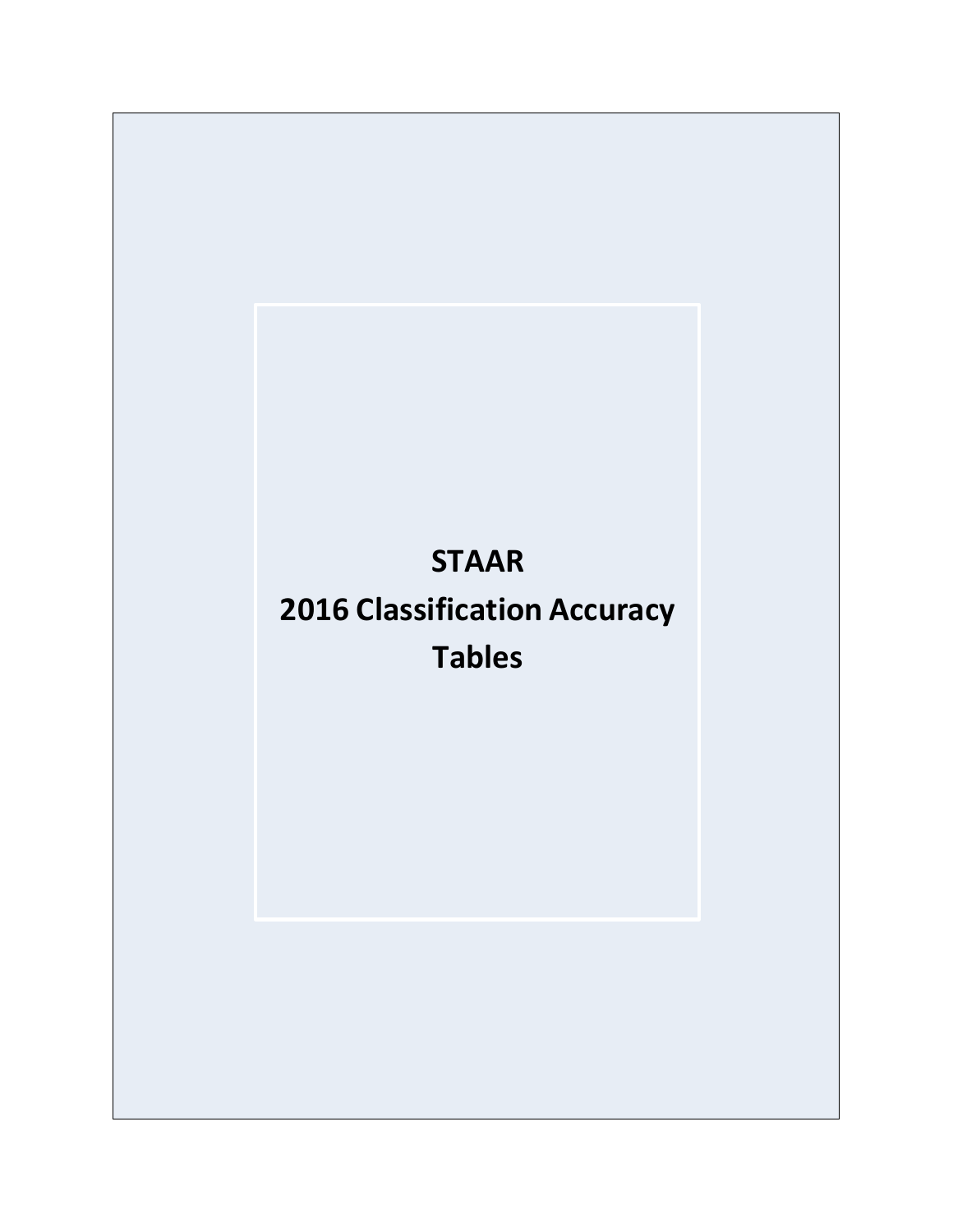# **Classification Accuracy for 2016 STAAR English 3–8 Assessments**

| <b>Grade</b>   | <b>Mathematics</b> | <b>Reading</b> | <b>Writing</b> | <b>Science</b> | <b>Social</b><br><b>Studies</b> |
|----------------|--------------------|----------------|----------------|----------------|---------------------------------|
| 3              | 86.4               | 84.3           |                |                |                                 |
| $\overline{4}$ | 86.5               | 84.6           | 80.3           |                |                                 |
| 5              | 87.5               | 85.0           |                | 85.7           |                                 |
| 6              | 87.7               | 85.7           |                |                |                                 |
| 7              | 88.0               | 84.8           | 83.5           |                |                                 |
| 8              | 88.8               | 85.8           |                | 86.0           | 86.1                            |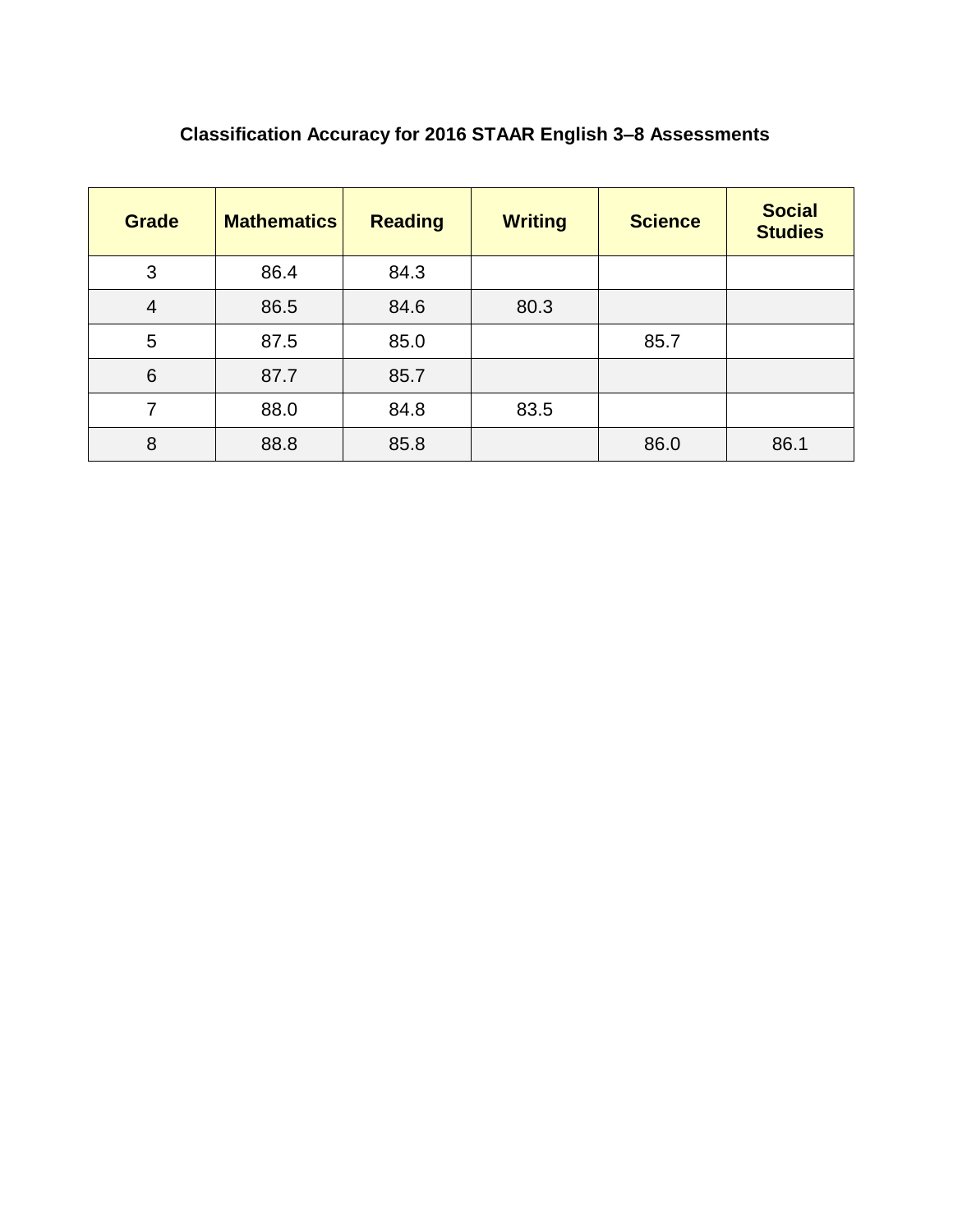## **Classification Accuracy for 2016 STAAR Spanish 3–5 Assessments**

| <b>Grade</b> | <b>Mathematics</b> | <b>Reading</b> | <b>Writing</b> | <b>Science</b> |
|--------------|--------------------|----------------|----------------|----------------|
| 3            | 87.7               | 84.6           |                |                |
|              | 88.0               | 86.5           | 79.1           |                |
| 5            | 89.7               | 86.6           |                | 87.8           |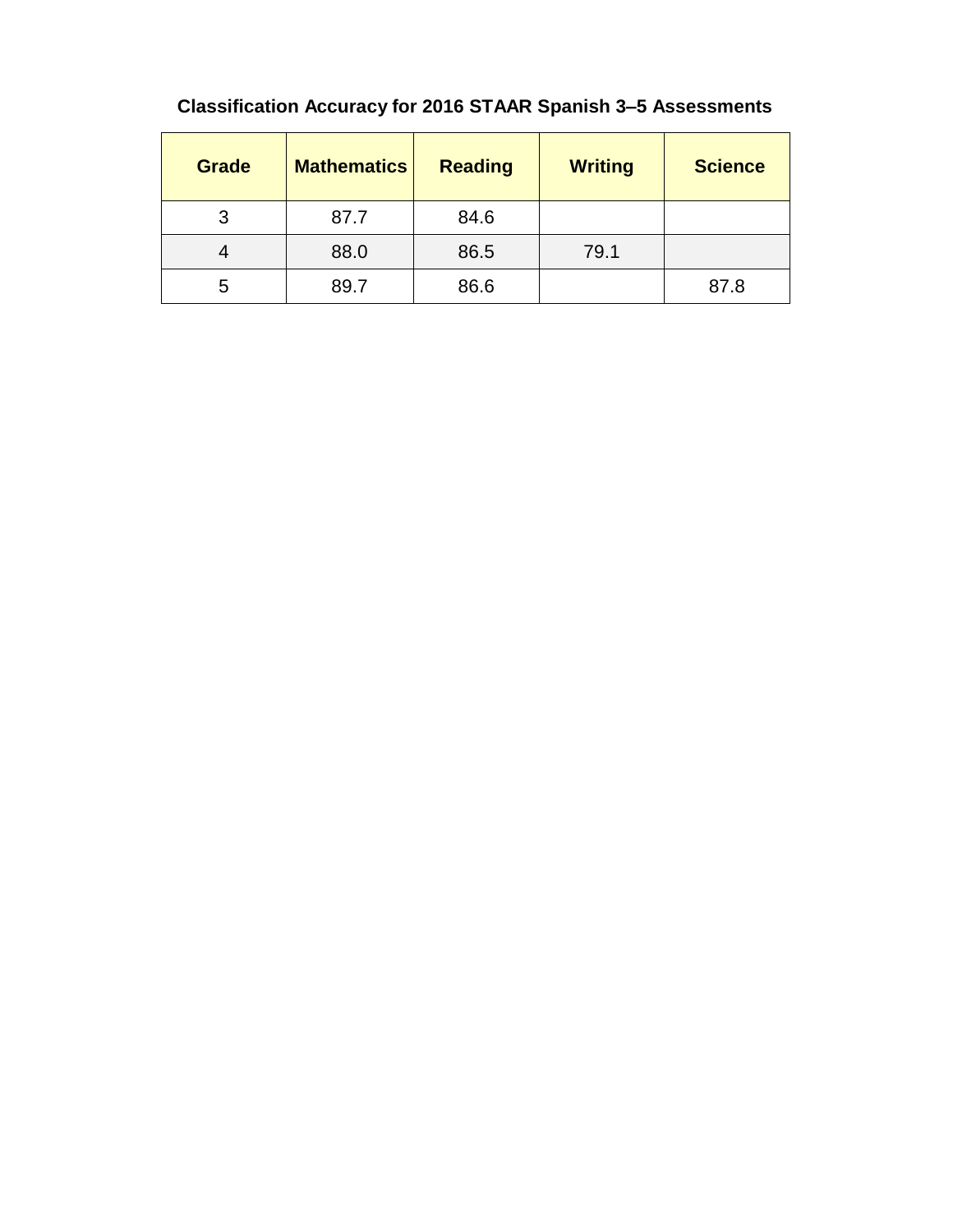| <b>Grade</b>   | <b>Paper</b> | <b>Online</b> |
|----------------|--------------|---------------|
| Algebra I      | 87.0         | 87.1          |
| Algebra II     | 86.1         | 86.1          |
| English I      | 88.6         | 89.3          |
| English II     | 88.9         | 89.8          |
| English III    | 87.3         | 87.2          |
| <b>Biology</b> | 88.9         | 88.9          |
| U.S. History   | 88.6         | 88.3          |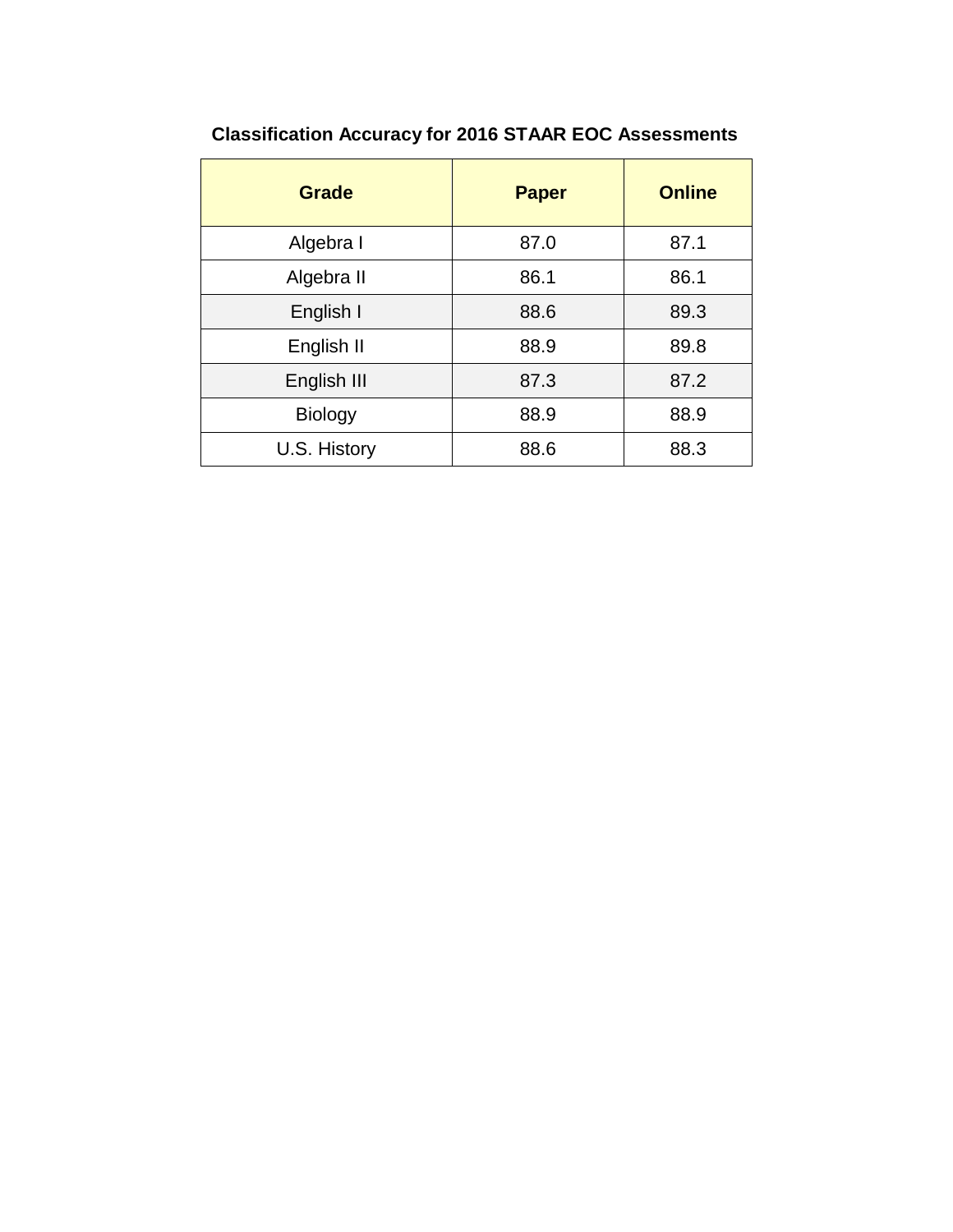| <b>Grade</b> | <b>Mathematics</b> | <b>Reading</b> | <b>Writing</b> | <b>Science</b> | <b>Social</b><br><b>Studies</b> |
|--------------|--------------------|----------------|----------------|----------------|---------------------------------|
| 3            | 94.3               | 93.2           |                |                |                                 |
| 4            | 93.9               | 93.0           | 92.6           |                |                                 |
| 5            | 92.1               | 93.3           |                | 91.1           |                                 |
| 6            | 89.0               | 93.6           |                |                |                                 |
| 7            | 93.0               | 94.1           | 93.0           |                |                                 |
| 8            | 93.3               | 93.2           |                | 91.8           | 95.0                            |

## **Classification Accuracy for 2016 STAAR A 3–8 Assessments**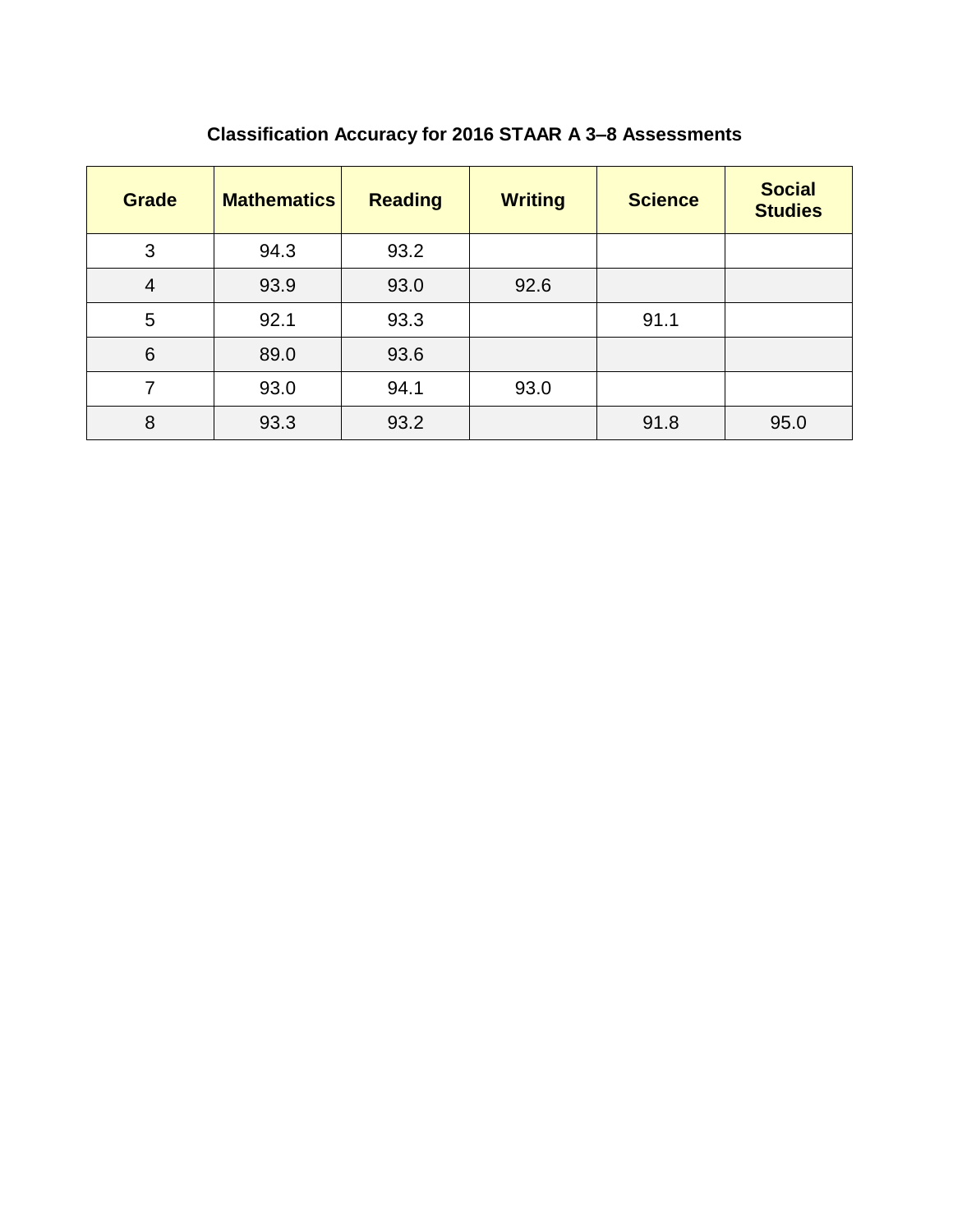#### **Classification Accuracy for 2016 STAAR A EOC Assessments**

| Grade          | <b>Online</b> |
|----------------|---------------|
| Algebra I      | 87.5          |
| English I      | 94.8          |
| English II     | 93.9          |
| <b>Biology</b> | 83.9          |
| U.S. History   | 87.8          |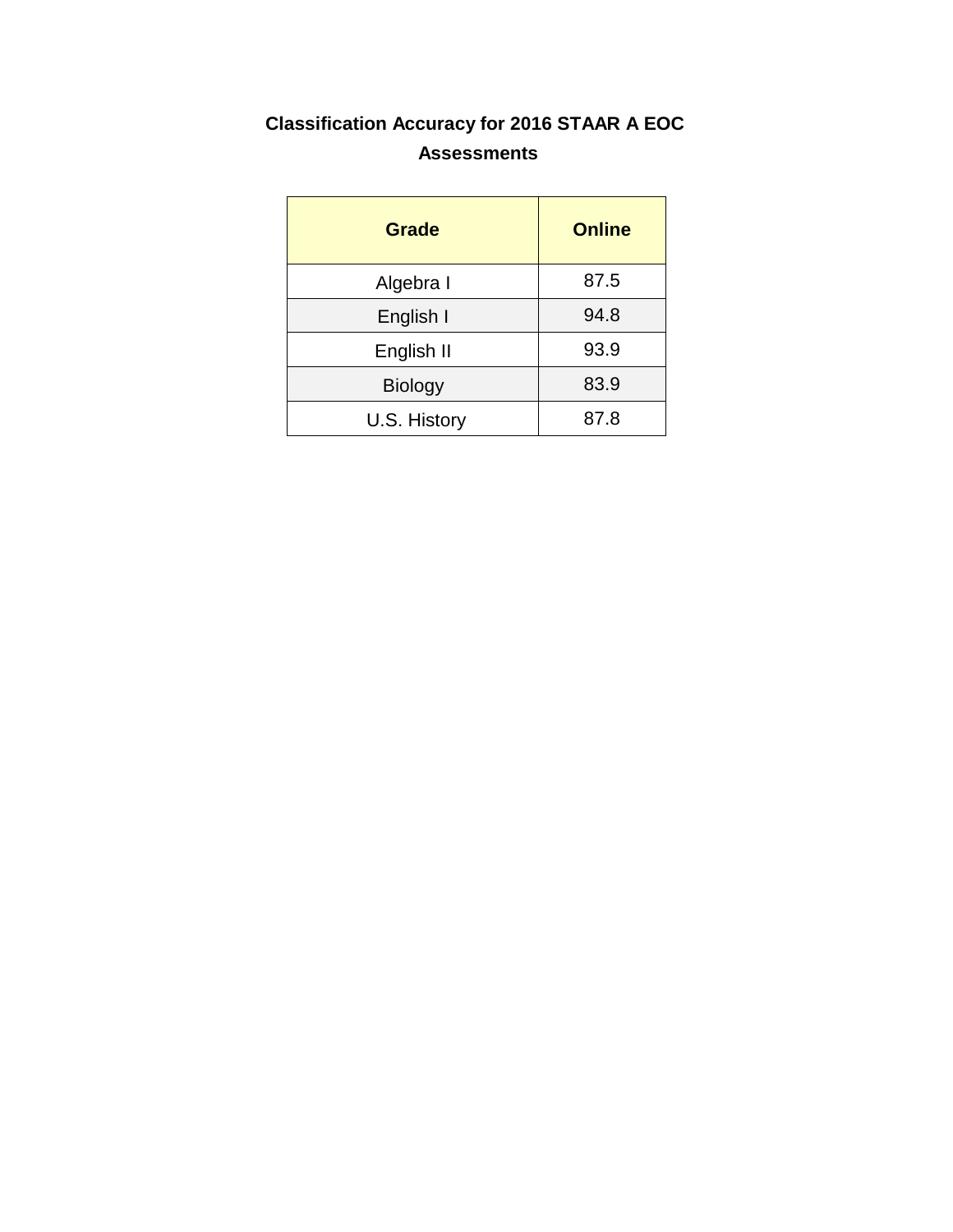# **Classification Accuracy for 2016 STAAR L 3–8 Assessment**

| <b>Grade</b> | <b>Mathematics</b> | <b>Science</b> | <b>Social Studies</b> |
|--------------|--------------------|----------------|-----------------------|
| 3            | 89.6               |                |                       |
| 4            | 91.1               |                |                       |
| 5            | 91.0               | 92.2           |                       |
| 6            | 90.4               |                |                       |
| 7            | 93.0               |                |                       |
| 8            | 92.0               | 93.4           | 95.4                  |